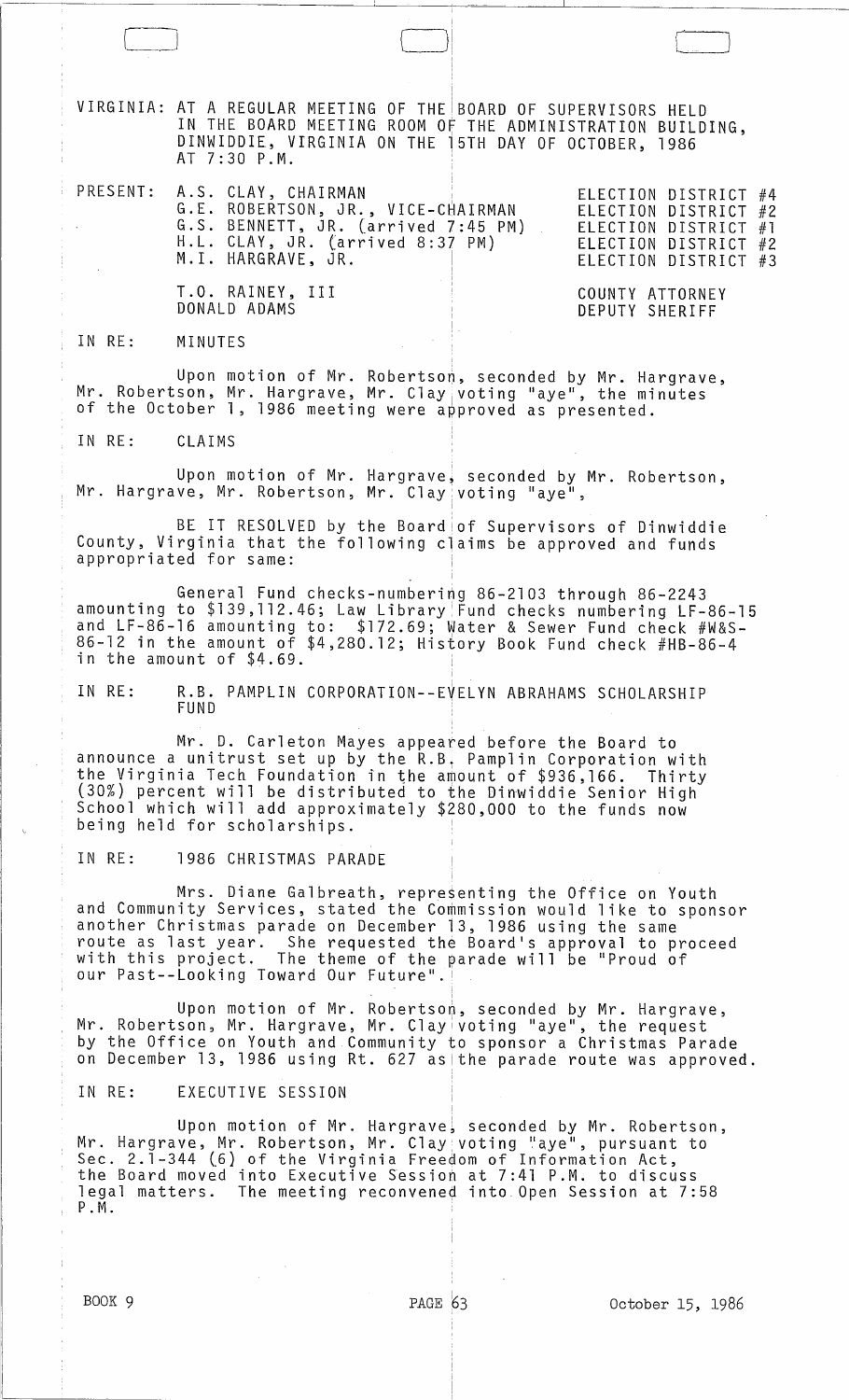IN RE: PUBLIC HEARING--C-86-3--CONDITIONAL USE PERMIT--JAMES GLASS

This being the time and place as advertised in the Progress- Index on Wednesday, October 1, 1986 and Wednesday, October 8, 1986 for the Board of Supervisors to conduct a public hearing to consider for approval a request by Mr. James Glass for a conditional use permit to operate a vehicle salvage yard on a 28 acre portion of land designated as Parcel 62-12A owned by Mr. Merle McCann.

Mr. Dennis Martin, Zoning Administrator, reviewed the application and the action taken by the Planning Commission which was disapproval at their August 13, 1986 meeting.

Mr. James Ritchie, Attorney, represented Mr. Glass in support of his rezoning request. Mr. Ritchie stated that Mr. Glass has an option on 28 acres owned by Mr. Merle McCann. Mr. Ritchie proceeded to describe the property indicating it is located on Rt. 605 which is a dirt road and very sparsely populated. Six acres of the property is cleared and a 1,000 foot road is cut through the woods from Rt. 605 to the site making a natural buffer. Mr. Ritchie presented photos of the site and an ASCS map pointing out that the site is a pretty remote area.

He stated Mr. Glass plans to store 75 cars and operate a repair shop. He then addressed the environmental concerns. The gas tanks will be removed and the gas and oil will be stored in large outdoor tanks until picked up by a disposal service. The batteries will also be removed and resold or picked up by a company that will take used batteries. In the meantime, they will be stored inside out of the weather. Tires will be shredded by Leete Tire and Battery and hauled to the Petersburg Landfill. He added Mr. Glass has obtained a copy of the EPA guidelines under which he must operate.

Mr. Ritchie pointed out there are no open streams on the property. He cited two recent permits approved by the Board for vehicle salvage yards and the conditions attached.

Mr. Robertson asked Mr. Ritchie if the number of vehicles would be 50 or 75. He was quoted as saying 50 in the Planning Commission minutes. Mr. Ritchie stated 50 was an error. The number would be 75.

Mr. Calvin Ellington spoke in opposition to the request. He stated he was a resident of Rt. 605 and represented the Reams Ruritan Club as well as residents in the area. He presented a color coded chart showing where the residents in the area live along with a petition of 37 names. Mr. Ellington stated they were concerned for their children and grandchildren. He stated hazardous wastes were also a concern. There are other salvage yards in the area, why not use them.

Mrs. Bertha Adams spoke in opposition. She stated she and her husband have a strawberry patch near the property and she was afraid snakes and rats would hurt her business. She added she did not think the battery acid would be disposed of as stated and further, the woods could be cut down any day.

Mr. Gene Adams stated he worked the strawberry patch for five years and had an investment of \$57,094. He said he has an irrigation line directly under the power line and the water will drain right into his pond. He presented an SCS map of the 41 acres which show a watershed from Mr. McCants' property to Mr. Adams' pond.

Mr. Robert Phillips spoke in opposition. He stated he was an adjacent landowner and had bought the property to build a house, but he would not with a junk yard there.

 $\sim 3$ 

 $\mathcal{L}_{\text{max}}$ 

Mr. Ritchie responded to the opposition.

 $\sigma_{\rm{max}}$  and  $\sigma_{\rm{max}}$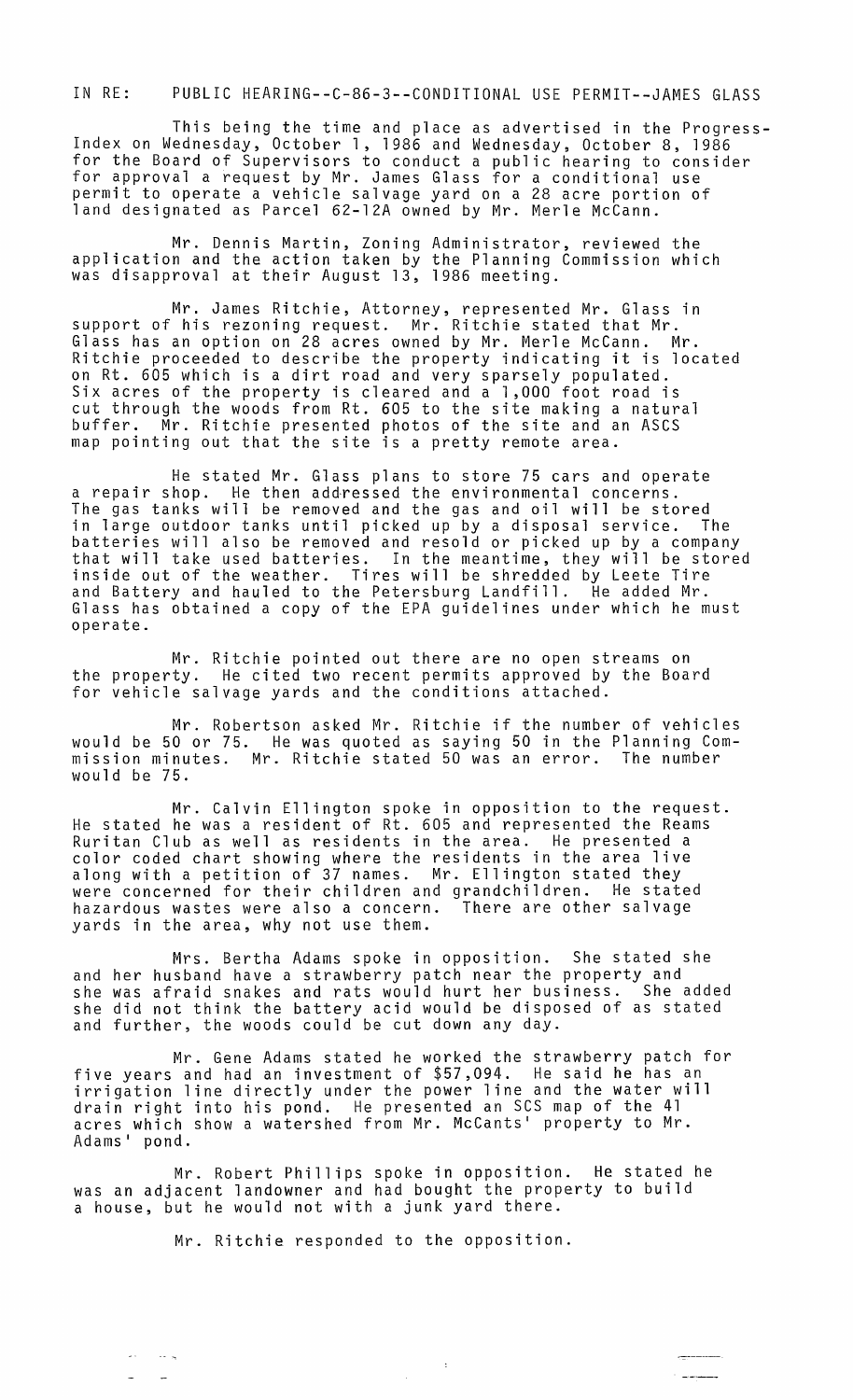1. Regarding Mr. Ellington's statement, he said Reams Ruritan Club is on the opposite side df Rt. 605.

2. He stated there are only four (4) houses on the mile and one-half portion of Rt. 605 and one trailer. There are only 3 houses at the intersection of Rt. 605 with Rt. 670 which is 1/2 mile North of the proposed site. Mr. Ritchie stated he could not understand where 37 names came from.

<sup>~</sup>I I

3. Regarding the concerns with the strawberry patch, he stated there is 500 feet of woods between the site and the strawberry field. The area is basicly flat. There are no open streams. He doubted any drainage would make it to the strawberry patch. He again stated they have plans to take care of the haz-.<br>ardous wastes.

4. Mr. Ritchie stated there is a shed with hay already on the property which would probably attract more rats and snakes than the salvage yard.

I

!

5. Mr. Ritchie stated there are 275 feet of woods to the South between the site and Mr. Phillips' property line.

6. Mr. Ritchie reviewed the existing salvage yards in the area:

a. Mr. Campbell in Prince George - behind scales on 1-95. It is only a yard, no signs or sale or repair work.

Mr. Spain is 3.2 miles from the site in Prince Georgeno sign, no parts for sale. Appears to be just parking behind some nice homes.

c. Oak Hill site on Rt. 61j - 10.5 miles away in Dinwiddie County.

d. Russell salvage yard on Duncan Road is 12.5 miles away and has no conditional use permit.

Mr. Ritchie ended by stating he and his client feel it is a very appropriate site for a salvage yard and it can be compatible with the area.

Mr. Hargrave stated the salvage yard a couple of miles away on Rt. 618, South of Carson, was 'not mentioned. He said that away on K.C. 010, South of carson, was not mentioned. The said accomplish the safeguards needed. He'then moved for denial of conditional use permit request C-86-3 for Mr. James Glass.  $\,$  Mr. Robertson seconded the motion.

i

Mr. Hargrave, Mr. Robertson, Mr. Bennett, Mr. Clay, Mr. Clay voting "aye", conditional use request C-86-3 submitted by Mr. James Glass to operate a vehicle salvage yard was denied.

IN RE: PUBLIC HEARING--REZONING APPLICATION P-86-7--ROBERT L. BOWMAN, IV

This being the time and place as advertised in the Progress-Index on Wednesday, October 1 and Wednesday, October. 8, 1986 for the Board of Supervisors to conduct a public hearing to consider for adoption an ordinance to change the district classification of a portion of sections 21-103, 21-103A~ 21-105 and 21-106, cona portion of ecosions arrives arriveily in the annual constant of the second terms of the state of the state of the state of the state of the state of the state of the state of the state of the state of the state of the st General R-2.

Mr. Dennis Martin, Zoning Administrator, reviewed the application and the action taken by the Planning Commission at their September 10, 1986 meeting which was approval with the following conditions:

I.'

C\_l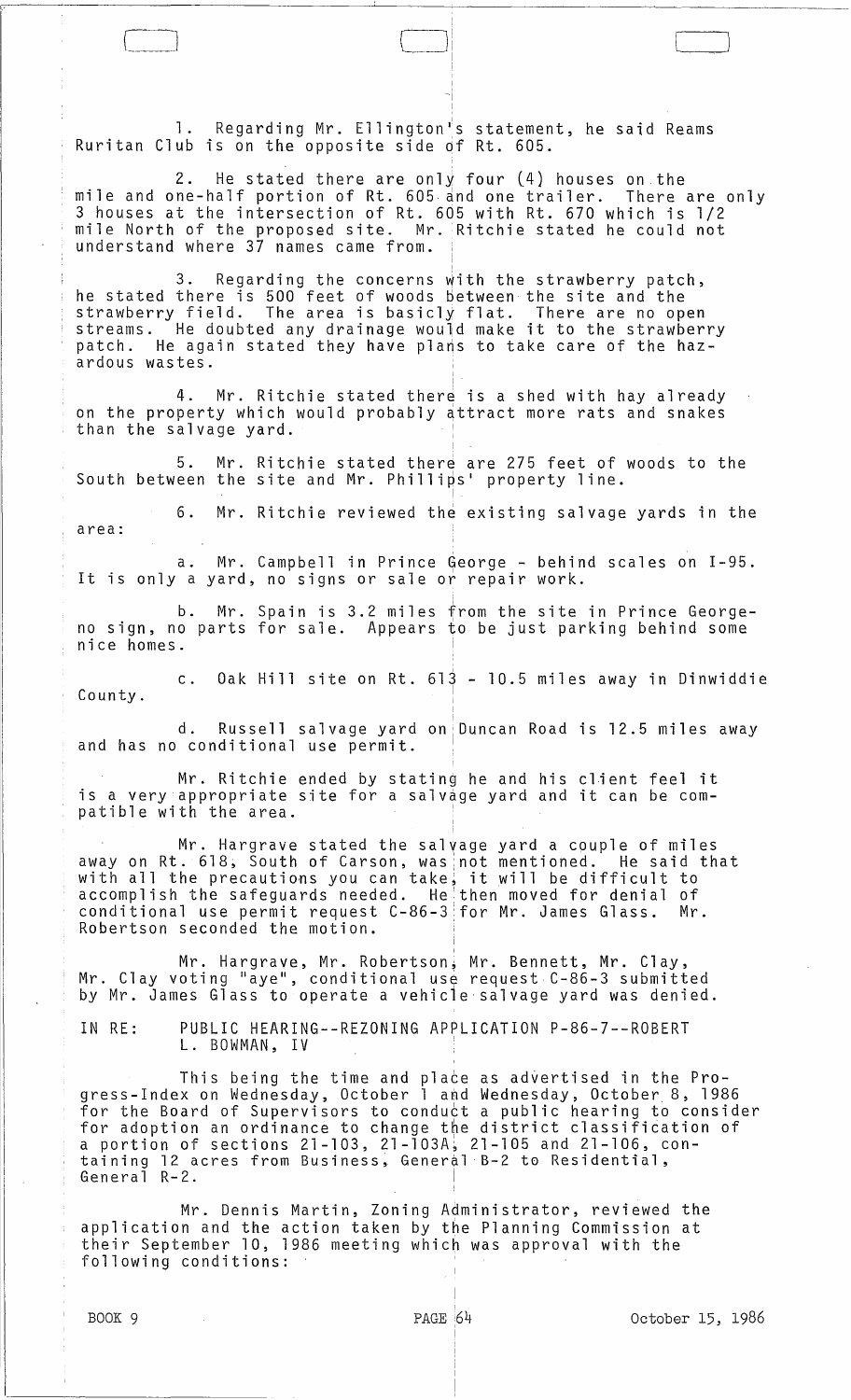The main access be shifted to the eastern border of Parcel 21-105; provide two (2) exit lanes and one (l) entrance lane with a median strip between the entrance/exit lanes of 20 feet minimum. Also, a deceleration lane be provided;

2. Sewer shall be extended to the property by the applicant as approved by the Dinwiddie County Water Authority;

3. Additional right of way along U.S. Route 1, be dedicated to the County for future widening of Route 1, as approved by the Va. Dept. of Highways and Transportation.

Mr. Robert L. Bowman appeared in support of his request. He stated he planned to build townhouse-type apartments similar to the pictures he distributed of apartments in Chesterfield. They will probably rent for \$450/month. He stated the only change he would make would be to change the A-roof to a flat roof in the front. Mr. Bowman stated he felt they would be an asset to the County because there is a need. He would have competition from Petersburg. He estimated it would be a \$3,000,000 project.

He stated he had talked to Sam Martin and Mrs. Lilla Diehl and they had no objections. As to the noise concern, he stated he would be the closest resident and wanted to have something he would not mind living next to.

Mr. H. Clay asked if he had conducted a market survey. Mr. Bowman stated he had with people he knew. They would rather live in Dinwiddie than Petersburg. Mr. H. Clay asked if there was a shortage of this type of construction in the area. Mr. Bowman said yes, a 200 unit is being built in Petersburg now. Bowman sald yes, a 200 unit is being built in retersburg now<br>Mr. H. Clay asked there would be a play area and if it would be dedicated. Mr. Bowman stated  $4\frac{1}{2}$  acres would be dedicated. Mr. H. Clay stated U.S. #1 was a busy place for kids to be playing near.

Mr. James Musgrove spoke in opposition and presented a petition. He stated he owned the property across the road from petition. He stated he owned the property across the road from<br>the proposed site. He stated he has held apartment property for 22 years and no feasibility study has shown the need for townhouses. The area is predominantly R-l, single family dwellings, and he felt it should stay that way.

Mr. Bowman stated he would like to look over the list of names in opposition. The property is now zoned for Business, not R-l. Mr. Musgrove's property is behind 2 other property owners quite a ways away. He stated the people he talked to weren't opposed. He stated Mr. Lowery was concerned about children coming over the fence. Mr. Marston is 1/4 mile away. Mr. Bowman said he felt the apartments would enhance the area.

Mr. Bennett stated he remembers the last apartment request and he voted for it. The things he is hearing now causes him to have some reservations about the apartments. He stated he was opposed to any more apartments until some are built to see where they are going. There is already R-2 land in the area if the demand was there.

Mr. Robertson stated he still felt the property should not be rezoned. Mr. H. Clay said he was concerned that the majority of the property along U.S. #1 was business. He was not sure this would be compatible for apartments.

Upon motion of Mr. Robertson, seconded by Mr. Bennett, Mr. Robertson, Mr. Bennett, Mr. Hargrave, Mr. Clay, Mr. Clay voting "aye", rezoning request P-86-7, submitted by Robert L. Bowman, IV was denied.

IN RE: SHOOTING RANGE PERMIT--RUSSELL AND LOUISE MOORE

وأحداده أداد

Mr. Dennis Martin, Zoning Administrator, presented a request for a shooting range permit from Russell and Louise Moore

 $\frac{1}{\sqrt{2}}\left(\frac{1}{\sqrt{2}}\right)$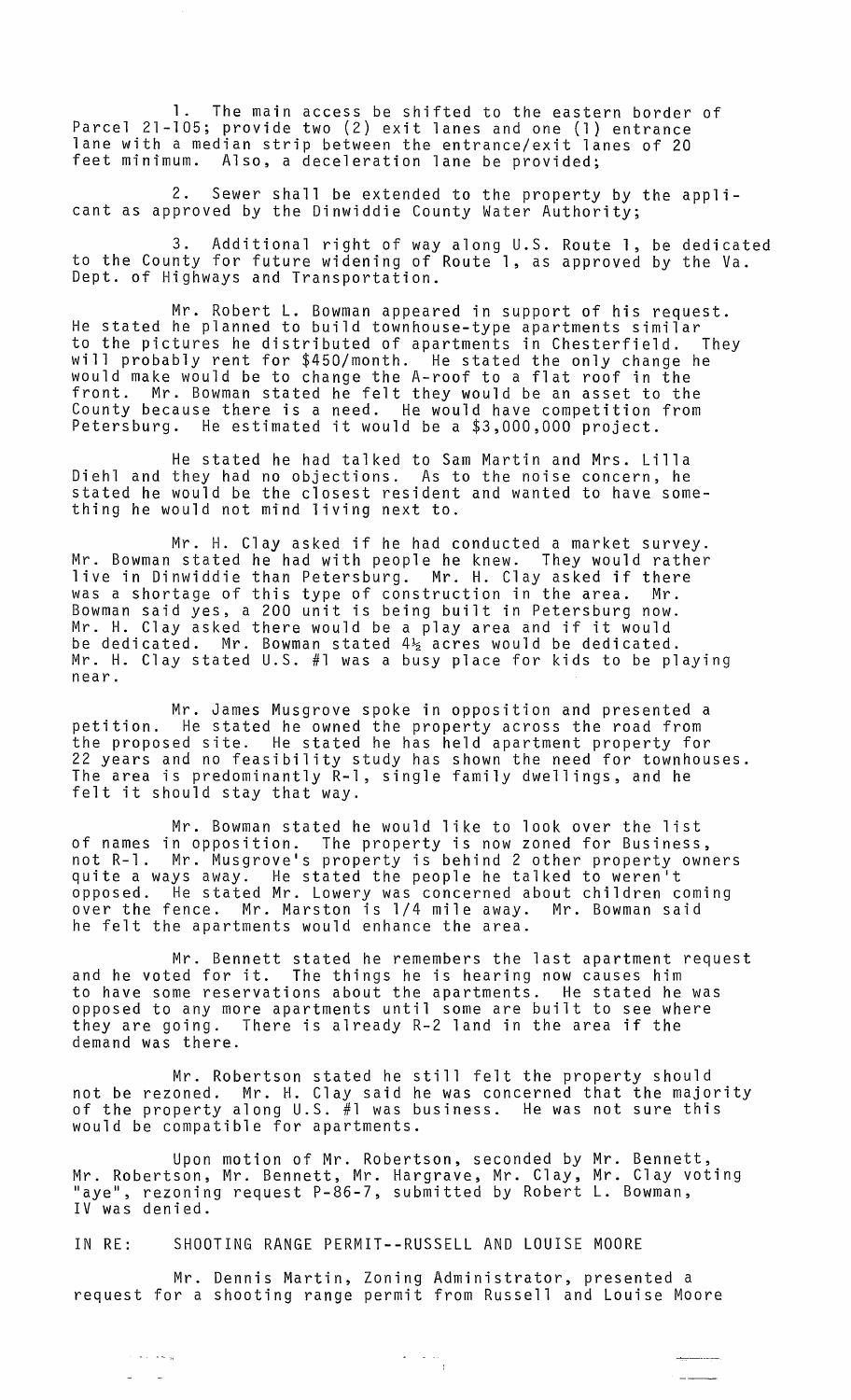to hold a turkey shoot on November 1, 1986 on their property located on Rt. 642. Mr. Martin stated he visited the site and there are only 2 dwellings near the a~ea. However, he was concerned about being so close to the road and the possibility of children in the area. He, therefore, recommended the permit be approved for one day only.

J L $\Box$ 

I

I

I

i.

I

Upon motion of Mr. Bennett, seconded by Mr. H. Clay, Mr. Bennett, Mr. Clay, Mr. Robertson, Mr. Hargrave, Mr. Clay <sup>I</sup>voting "aye", Russell and Louise Moore were granted a shooting range permit for one day only, November 1 or November 8, 1986, to hold a turkey shoot on their propetty located on Rt. 642 with the conditions stated therein.

IN RE: APPOINTMENTS--ROADVIEWERS

Mr. Bennett nominated Mr. Wayne Cook. Mr. Robertson nominated Mr. Charles R. Titmus, Jr.. | Mr. A. Clay nominated Mr. Charles Rideout.

Mr. Bennett, Mr. Robertson, Mr. Hargrave, Mr. Clay, Mr. Clay voting "aye", Mr. Wayne Cook, Mr. Charles R. Titmus, Jr. and Mr. Charles Rideout were appointed to the Roadviewers.

IN RE: ESTABLISHMENT OF FIRE PROGRAM FUND

<sup>I</sup>Wendy Quesenberry, Executiv¢ Assistant, advised the Board that the County received its first allocation under the Fire Program Fund in the amount of \$9,899.88. She requested authorization for the Treasurer to establish a Fire Program Fund Account for the funds to be deposited. She stated she would like to bring back a recommendation on how the funds should be distributed.

Upon motion of Mr. H. Clay, seconded by Mr. Hargrave,<br>Mr. Clay, Mr. Hargrave, Mr. Robertson, Mr. Bennett, Mr. Clay<br>voting "aye", the Treasurer was authorized to establish a Fire Program Fund Account for the deposit of \$9,899.88 from the Department of Fire Programs.

IN RE: JOHN TYLER BOARD OF DIRECTORS

Mr. Hargrave announced that  $M$ r. Tom Newsom declined his appointment to the John Tyler Board of Directors. The County Administrator stated it would be placed on the November 5, 1986 agenda for consideration of another appointment.

IN RE: EXECUTIVE SESSION

Upon motion of Mr. H. Clay, seconded by Mr. Hargrave, Mr. Clay, Mr. Hargrave, Mr. Bennett, Mr. Robertson, Mr. Clay voting "aye", pursuant to Sec. 2.1-344 (6) of the Virginia Freedom of Information Act, the Board moved into Executive Session at 9:12 P.M. to discuss legal matters. the meeting reconvened into Open Session at 11:12 P.M.

IN RE: ADJOURNMENT

Upon motion of Mr. Robertson, seconded by Mr. Hargrave, Mr. Robertson, Mr. Hargrave, Mr. Clay, Mr. Bennett, Mr. Clay voting "aye", the meeting was adjourned until October 21, 1986 at 7:30 P.M.

 $\epsilon \rightarrow \omega_{\rm{eff}}$  .

 $\sim$  .

OCTOBER 21, 1986 -- 7:30 P.M. -- CONTINUATION OF OCTOBER 15, 1986 MEETING I

|  | PRESENT: A.S. CLAY, CHAIRMAN<br>G.E. ROBERTSON, JR., VICE-CHAIRMAN<br>H.L. CLAY, JR.<br>M.I. HARGRAVE, JR. |  | ELECTION DISTRICT #4<br>ELECTION DISTRICT #2<br>ELECTION DISTRICT #2<br>ELECTION DISTRICT #3 |  |
|--|------------------------------------------------------------------------------------------------------------|--|----------------------------------------------------------------------------------------------|--|
|  | ABSENT: G.S. BENNETT, JR.                                                                                  |  | ELECTION DISTRICT #1                                                                         |  |